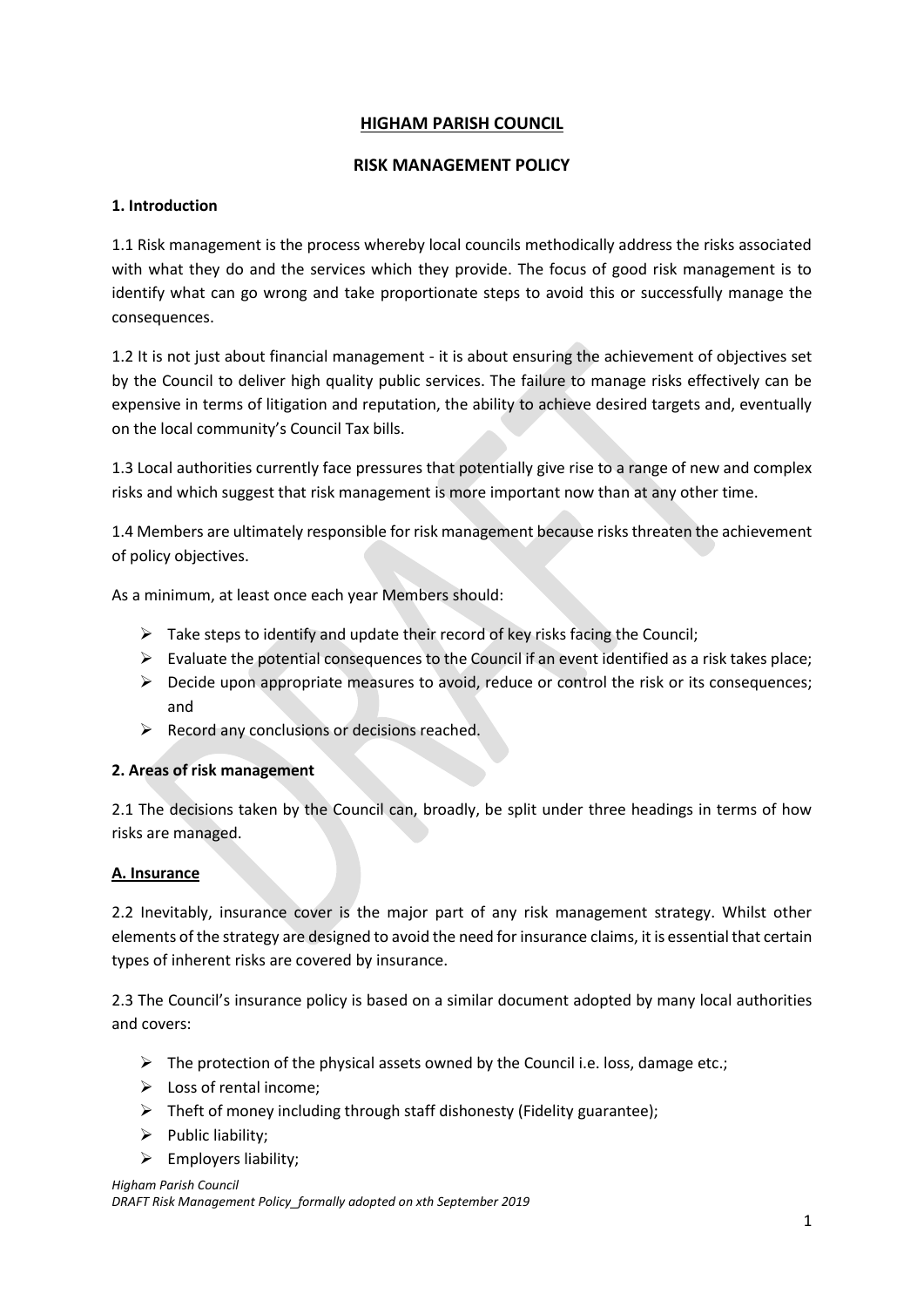➢ Personal accident.

2.4 The insurance policy as a whole is reviewed annually by the Parish Clerk at or around the renewal date and any changes recommended to the Financial Advisory Committee. Other changes are made as and when circumstances require such as the acquisition of a new item of equipment.

# **B. External Advice**

2.5 Where necessary and appropriate the Council seeks the advice of others to assess risks:

- $\triangleright$  Annual professional inspection of play equipment;
- $\triangleright$  Banking arrangements;
- $\triangleright$  Use of professionals to provide expert services, for example, Estate Agents regarding letting of office space and Land Agent regarding farm tenancy;
- ➢ Careful selection of contractors to ensure that they have the appropriate skills and qualifications to carry out work on behalf of the Council;
- $\triangleright$  An internal audit system with regular checks by Members in accordance with the Financial Regulations, in addition to six monthly internal audits carried out by professionally qualified auditors.

# **C. Internal Controls**

2.6 Many of the risks facing the Council arise from its day to day activity. To that extent there is a degree of self-management, the main features of which are:

- ➢ Regular maintenance of financial records and systems for authorising expenditure and payment of invoices;
- $\triangleright$  Budget monitoring by Committees at each meeting and reviews by Finance & General Purposes Committee;
- ➢ VAT returns submitted in accordance with timetable set by HM Revenue and Customs; Prompt preparation of the record of meetings, with minutes properly numbered, signed and kept in safekeeping;
- $\triangleright$  The preparation and updating of policy documents, including financial regulations;
- ➢ The placing of documents on the Council's website to ensure that they are in the public domain;
- $\triangleright$  The recording of Members' pecuniary interests.

### **3. Protection of assets**

3.1 Key to this is the compilation and updating of an asset register. This is reviewed annually by the Parish Clerk. Other than items which the Council has specifically resolved not to include, these assets are covered by the insurance policy. The assets are physically checked annually by the Parish Clerk as part of the Annual Return procedures.